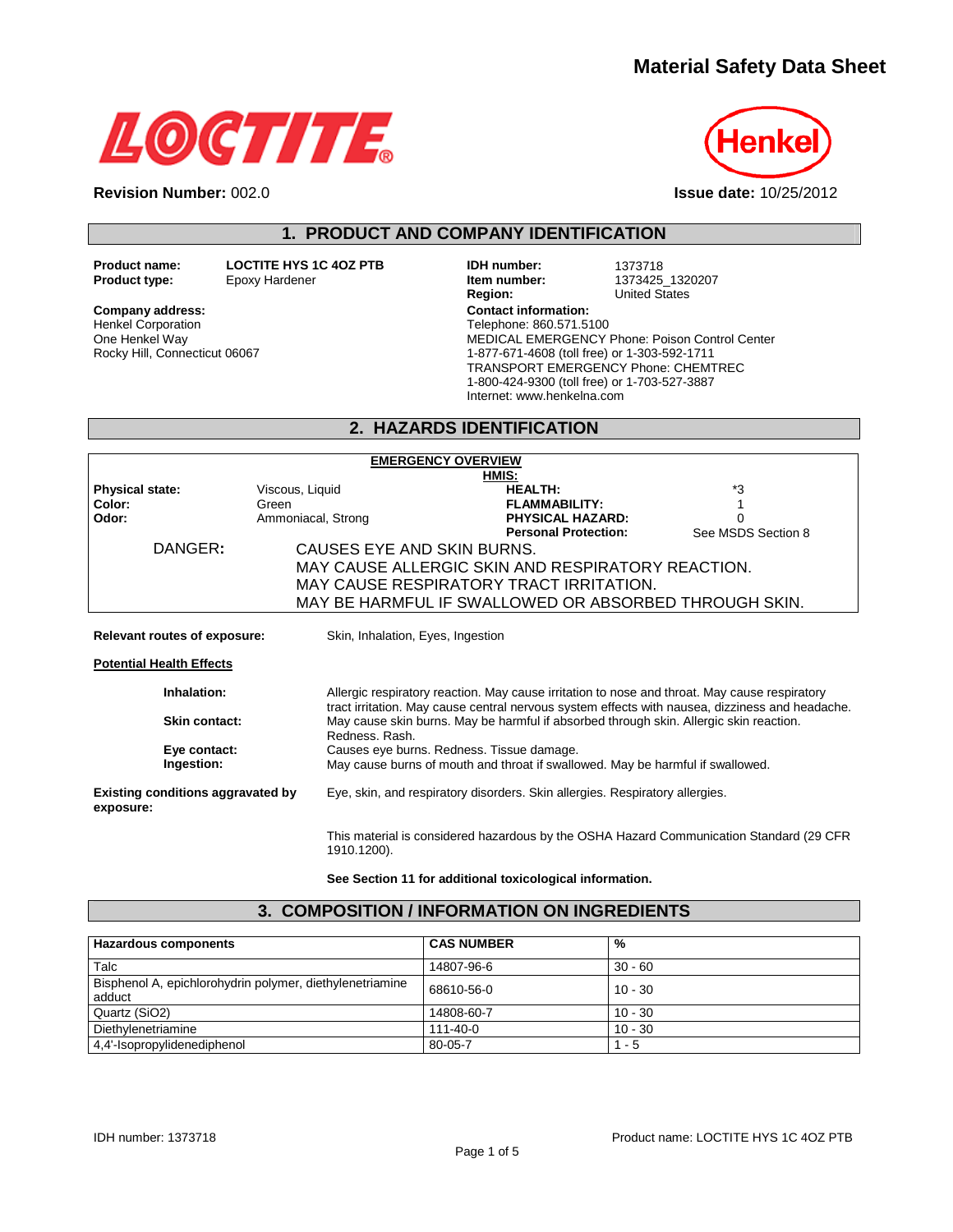|                                     | <b>4. FIRST AID MEASURES</b>                                                                                                                                                                                                                         |
|-------------------------------------|------------------------------------------------------------------------------------------------------------------------------------------------------------------------------------------------------------------------------------------------------|
| Inhalation:                         | Move to fresh air. If not breathing, give artificial respiration. If breathing is<br>difficult, give oxygen. Get medical attention.                                                                                                                  |
| Skin contact:                       | Remove contaminated clothing and footwear. Immediately flush skin with<br>plenty of water (using soap, if available). If symptoms develop and persist, get<br>medical attention. Wash clothing before reuse. Thoroughly clean shoes before<br>reuse. |
| Eye contact:                        | Immediately flush eyes with plenty of water for at least 15 minutes. Get<br>medical attention.                                                                                                                                                       |
| Ingestion:                          | DO NOT induce vomiting unless directed to do so by medical personnel.<br>Never give anything by mouth to an unconscious person. Get immediate<br>medical attention.                                                                                  |
|                                     | 5. FIRE FIGHTING MEASURES                                                                                                                                                                                                                            |
| Flash point:                        | $> 100 °C$ ( $> 212 °F$ )                                                                                                                                                                                                                            |
| Autoignition temperature:           | Not available.                                                                                                                                                                                                                                       |
| Flammable/Explosive limits - lower: | Not available.                                                                                                                                                                                                                                       |
| Flammable/Explosive limits - upper: | Not available.                                                                                                                                                                                                                                       |
| <b>Extinguishing media:</b>         | Water spray (fog), foam, dry chemical or carbon dioxide.                                                                                                                                                                                             |
| Special firefighting procedures:    | Wear self-contained breathing apparatus and full protective clothing, such as<br>turn-out gear.                                                                                                                                                      |
| Unusual fire or explosion hazards:  | In case of fire, keep containers cool with water spray.                                                                                                                                                                                              |
| Hazardous combustion products:      | Oxides of nitrogen. Oxides of carbon. Oxides of silicon. Irritating organic<br>fragments.                                                                                                                                                            |

## **6. ACCIDENTAL RELEASE MEASURES**

**Use personal protection recommended in Section 8, isolate the hazard area and deny entry to unnecessary and unprotected personnel.** 

| <b>Environmental precautions:</b> | Do not allow product to enter sewer or waterways.                                                                                                                                                                    |
|-----------------------------------|----------------------------------------------------------------------------------------------------------------------------------------------------------------------------------------------------------------------|
| Clean-up methods:                 | Store in a partly filled, closed container until disposal. Scrape up as much<br>material as possible. Clean residue with soap and water. Immediately contact<br>emergency personnel. Remove all sources of ignition. |

# **7. HANDLING AND STORAGE**

| Handling: | Prevent contact with eyes, skin and clothing. Do not breathe vapor and mist.<br>Wash thoroughly after handling. Do not taste or swallow. Keep container<br>closed. Use only with adequate ventilation. |
|-----------|--------------------------------------------------------------------------------------------------------------------------------------------------------------------------------------------------------|
| Storage:  | Store in original container until ready to use. Keep in a cool, well ventilated<br>area away from heat, sparks and open flame. Keep container tightly closed<br>until ready for use.                   |

**For information on product shelf life contact Henkel Customer Service at (800) 243-4874.**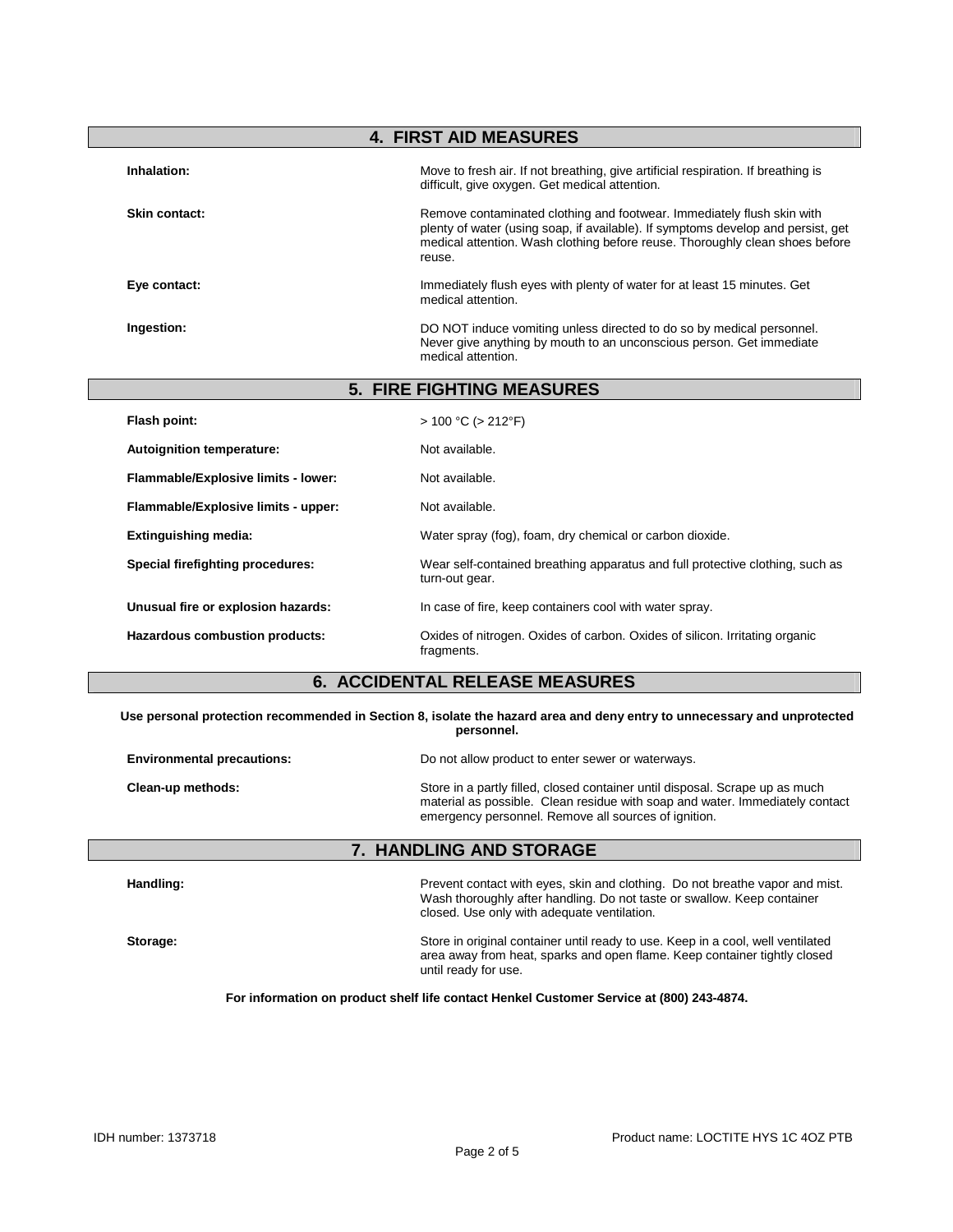## **8. EXPOSURE CONTROLS / PERSONAL PROTECTION**

**Employers should complete an assessment of all workplaces to determine the need for, and selection of, proper exposure controls and protective equipment for each task performed.** 

| <b>Hazardous components</b>                                        | <b>ACGIH TLV</b>                          | <b>OSHA PEL</b>                                                                                                             | <b>AIHA WEEL</b> | <b>OTHER</b> |
|--------------------------------------------------------------------|-------------------------------------------|-----------------------------------------------------------------------------------------------------------------------------|------------------|--------------|
| Talc                                                               | 2 mg/m3 TWA<br>Respirable fraction.       | 2.4 MPPCF TWA<br>Respirable.<br>$0.1$ mg/m $3$ TWA<br>Respirable.<br>20 MPPCF TWA<br>$0.3 \text{ mg/m}3$ TWA<br>Total dust. | None             | 50 ppm       |
| Bisphenol A, epichlorohydrin polymer,<br>diethylenetriamine adduct | None                                      | None                                                                                                                        | None             | None         |
| Quartz (SiO2)                                                      | $0.025$ mg/m3 TWA<br>Respirable fraction. | 2.4 MPPCF TWA<br>Respirable.<br>$0.1$ mg/m $3$ TWA<br>Respirable.<br>$0.3$ mg/m $3$ TWA<br>Total dust.                      | None             | None         |
| Diethylenetriamine                                                 | (SKIN)<br>1 ppm TWA                       | None                                                                                                                        | None             | None         |
| 4,4'-Isopropylidenediphenol                                        | None                                      | None                                                                                                                        | None             | None         |

**Engineering controls:** Provide adequate local exhaust ventilation to maintain worker exposure below exposure limits.

**Respiratory protection:** If personal exposure cannot be controlled below applicable limits by ventilation, wear a properly fitted organic vapor/particulate respirator approved by NIOSH.

**Eye/face protection: Safety goggles or safety glasses with side shields. Full face protection should in the system of the system of the system of the system of the system of the system of the system of the system of the** be used if the potential for splashing or spraying of product exists.

**Skin protection: Skin protection: We chemical resistant, impermeable clothing including gloves and either an** apron or body suit to prevent skin contact. Butyl rubber gloves.

## **9. PHYSICAL AND CHEMICAL PROPERTIES**

**Physical state: Physical state: Viscous, Liquid Color: Color: Color: Physical state: Color: Color: Color: Color: Color: Color: Color: Color: Color: Color: Color: Color: Color: Color: Color:** Green **Odor: Ammoniacal, Strong**<br> **Odor threshold: Ammoniacal, Strong**<br> **A** Not available. Odor threshold:<br>pH: **Vapor pressure:** Not available. **Boiling point/range: Not available.**<br> **Melting point/ range: Not available.** Not available. **Melting point/ range:** Not available. Not a Not available. Not a Not available. Not a Not available. Not a Not a<br> **Specific gravity:** 1.65 **Specific gravity:**  $\begin{array}{ccc} \bullet & \bullet & \bullet & \bullet \\ \textbf{Vapor density:} & \bullet & \bullet & \bullet \end{array}$  Mot available. **Vapor density: Flash point: Flash point: Flash point:**  $> 100 °C$  (> 212°F)<br> **Flammable/Explosive limits - lower:** Not available. **Flammable/Explosive limits - lower:** Not available.<br> **Flammable/Explosive limits - upper:** Not available. **Flammable/Explosive limits - upper:** Not available.<br> **Autoignition temperature:** Not available. **Autoignition temperature: Evaporation rate: Not available.**<br> **Solubility in water: Not available.** Not available. **Solubility in water: Not available.**<br> **Partition coefficient (n-octanol/water):** Not available. Partition coefficient (n-octanol/water):<br>VOC content:

Not available.<br>Not available. 0.57 g/l EPA Method 24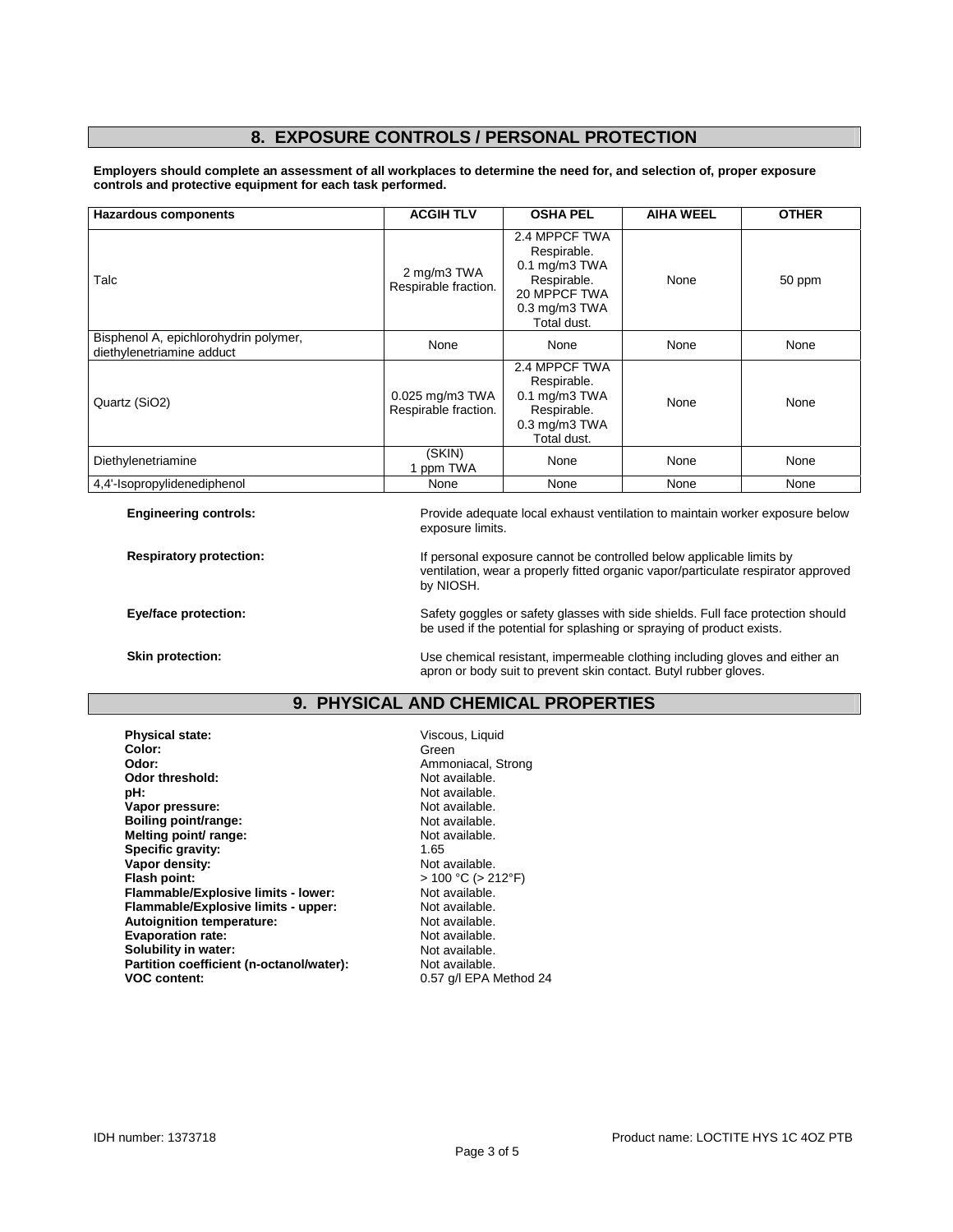# **10. STABILITY AND REACTIVITY**

#### Stability: Stable

| <b>Hazardous reactions:</b>       | Polymerization is a highly exothermic reaction and may generate sufficient<br>heat to cause thermal decomposition and/or rupture containers.                                                                                                                                                      |
|-----------------------------------|---------------------------------------------------------------------------------------------------------------------------------------------------------------------------------------------------------------------------------------------------------------------------------------------------|
| Hazardous decomposition products: | Oxides of carbon. Oxides of nitrogen. Oxides of silicon. Irritating organic<br>fragments.                                                                                                                                                                                                         |
| Incompatible materials:           | Strong bases. Strong oxidizing agents. Amines. Water Strong acids. Nitrites.<br>Metals.                                                                                                                                                                                                           |
| Conditions to avoid:              | Avoid mixing resin (Part A) and curing agent (Part B) unless you plan to use<br>immediately. Excessive heat. Avoid temperatures above 38°C (100°F). Store<br>away from incompatible materials. Failure to observe these precautions may<br>result in excessive heat build-up causing an exotherm. |

## **11. TOXICOLOGICAL INFORMATION**

| <b>Hazardous components</b>                                        | <b>NTP Carcinogen</b>            | <b>IARC Carcinogen</b>              | <b>OSHA Carcinogen</b><br>(Specifically Regulated) |
|--------------------------------------------------------------------|----------------------------------|-------------------------------------|----------------------------------------------------|
| Talc                                                               | No                               | No                                  | No                                                 |
| Bisphenol A, epichlorohydrin polymer,<br>diethylenetriamine adduct | No                               | No                                  | No                                                 |
| Quartz (SiO2)                                                      | Known To Be Human<br>Carcinogen. | Group 1                             | No                                                 |
| Diethylenetriamine                                                 | No                               | No                                  | No                                                 |
| 4,4'-Isopropylidenediphenol                                        | No                               | No                                  | No                                                 |
| <b>Hazardous components</b>                                        |                                  | <b>Health Effects/Target Organs</b> |                                                    |

| Talc                                                               | Irritant, Lung, Some evidence of carcinogenicity        |
|--------------------------------------------------------------------|---------------------------------------------------------|
| Bisphenol A, epichlorohydrin polymer, diethylenetriamine<br>adduct | No Records                                              |
| Quartz (SiO2)                                                      | Immune system, Lung, Some evidence of carcinogenicity   |
| Diethylenetriamine                                                 | Allergen, Irritant, Eyes                                |
| 4,4'-Isopropylidenediphenol                                        | Allergen, Blood, Irritant, Kidney, Reproductive, Spleen |
|                                                                    |                                                         |

# **12. ECOLOGICAL INFORMATION**

**Ecological information:** Not available.

### **13. DISPOSAL CONSIDERATIONS**

#### **Information provided is for unused product only.**

**Recommended method of disposal:** Follow all local, state, federal and provincial regulations for disposal.

Hazardous waste number: Not a RCRA hazardous waste.

# **14. TRANSPORT INFORMATION**

#### **U.S. Department of Transportation Ground (49 CFR)**

**Hazard class or division:** 8<br> **Identification number:** UN 2735 **Identification number:** UN<br> **Packing group:** III **Packing group:** 

**Proper shipping name:** Amines, liquid, corrosive, n.o.s. (Diethylenetriamine)<br> **Hazard class or division:** 8